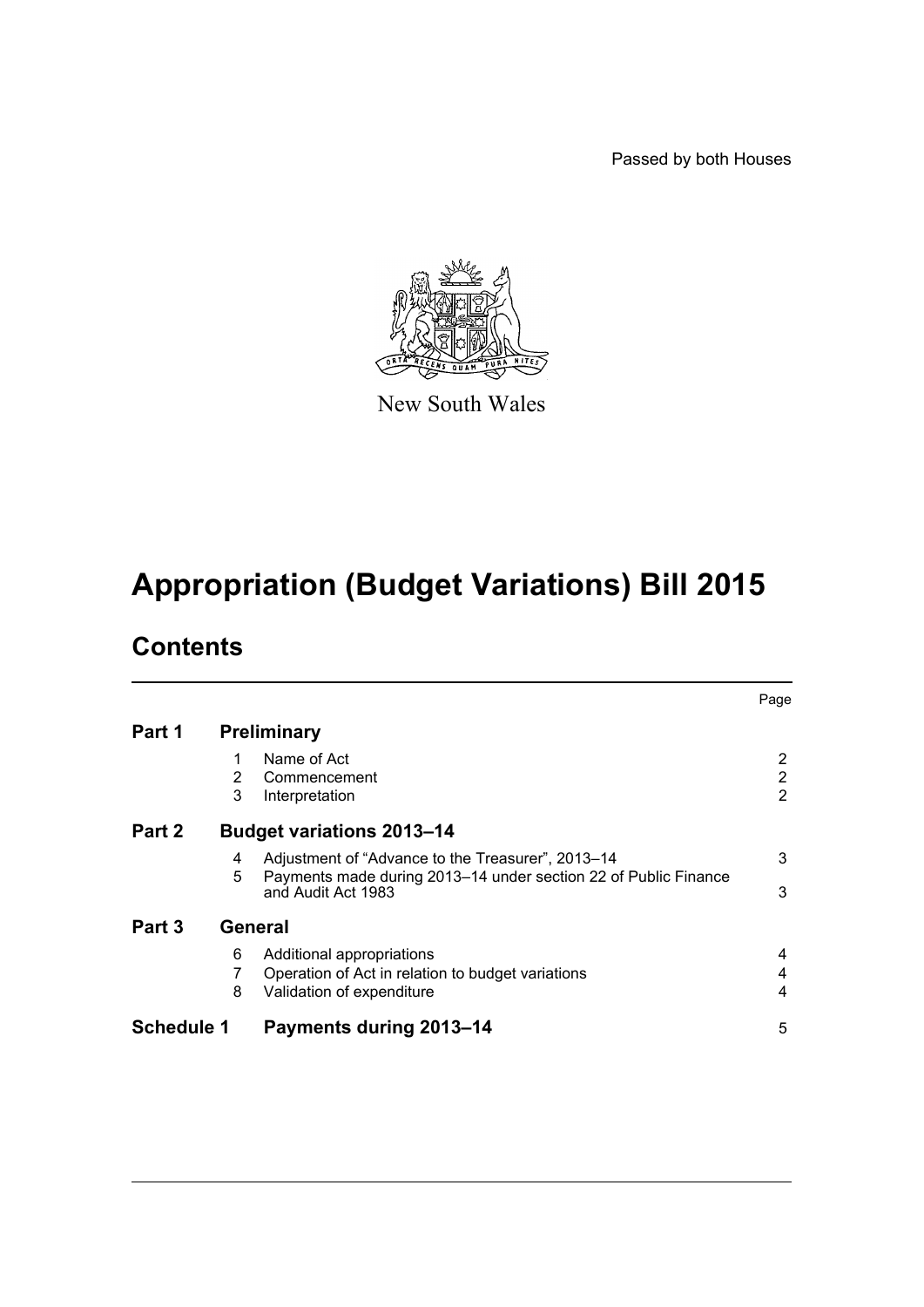*I certify that this public bill, which originated in the Legislative Assembly, has finally passed the Legislative Council and the Legislative Assembly of New South Wales.*

> *Clerk of the Legislative Assembly. Legislative Assembly, Sydney,* , 2015



New South Wales

## **Appropriation (Budget Variations) Bill 2015**

Act No , 2015

An Act to appropriate amounts out of the Consolidated Fund for the year 2013–14 for the purpose of giving effect to certain Budget variations required by the exigencies of Government.

*I have examined this bill and find it to correspond in all respects with the bill as finally passed by both Houses.*

*Assistant Speaker of the Legislative Assembly.*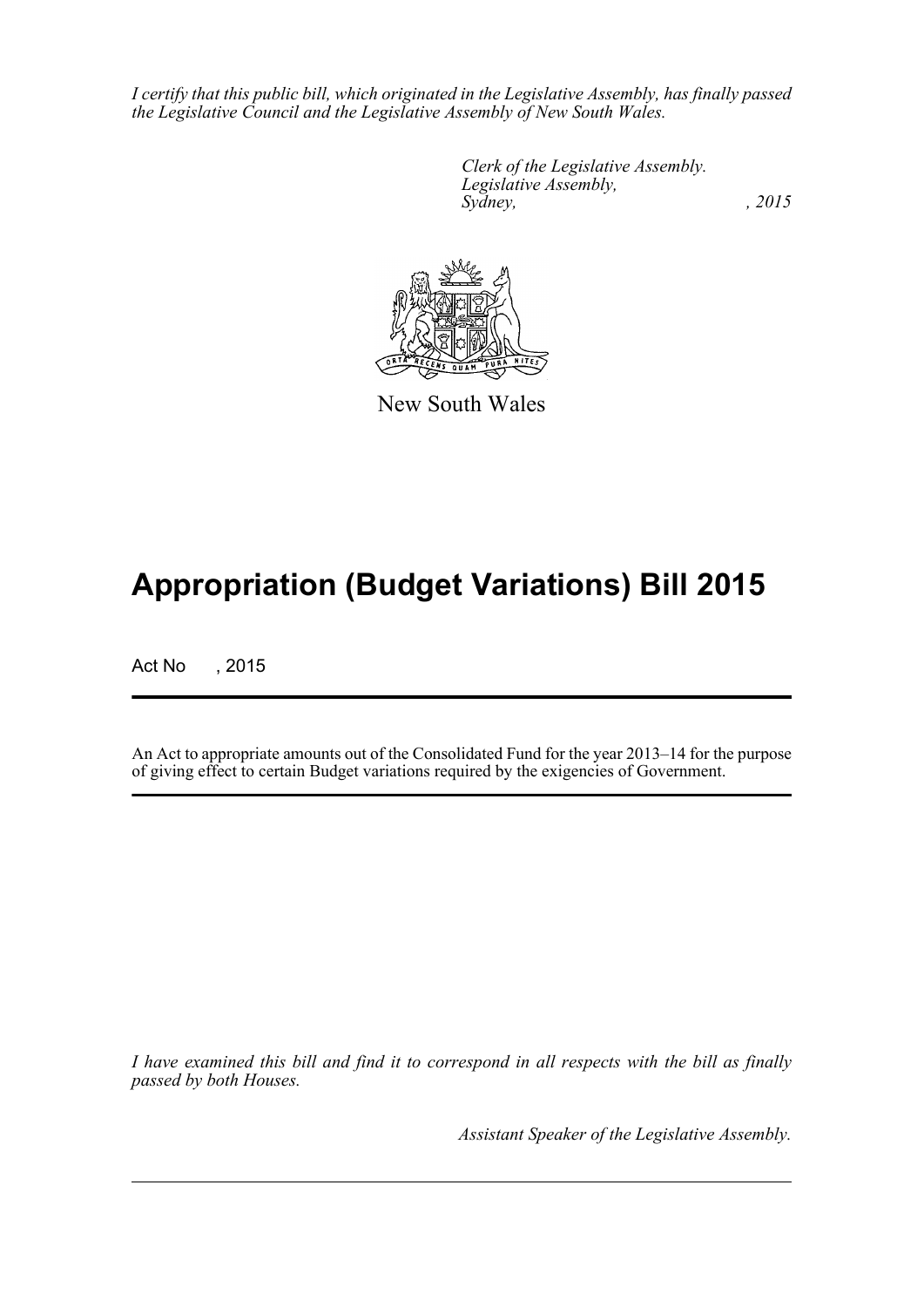**The Legislature of New South Wales enacts:**

## <span id="page-2-1"></span><span id="page-2-0"></span>**Part 1 Preliminary**

#### **1 Name of Act**

This Act is the *Appropriation (Budget Variations) Act 2015*.

#### <span id="page-2-2"></span>**2 Commencement**

This Act commences on the date of assent to this Act.

#### <span id="page-2-3"></span>**3 Interpretation**

In this Act, a reference to the year 2013–14 is a reference to the year from 1 July 2013 to 30 June 2014.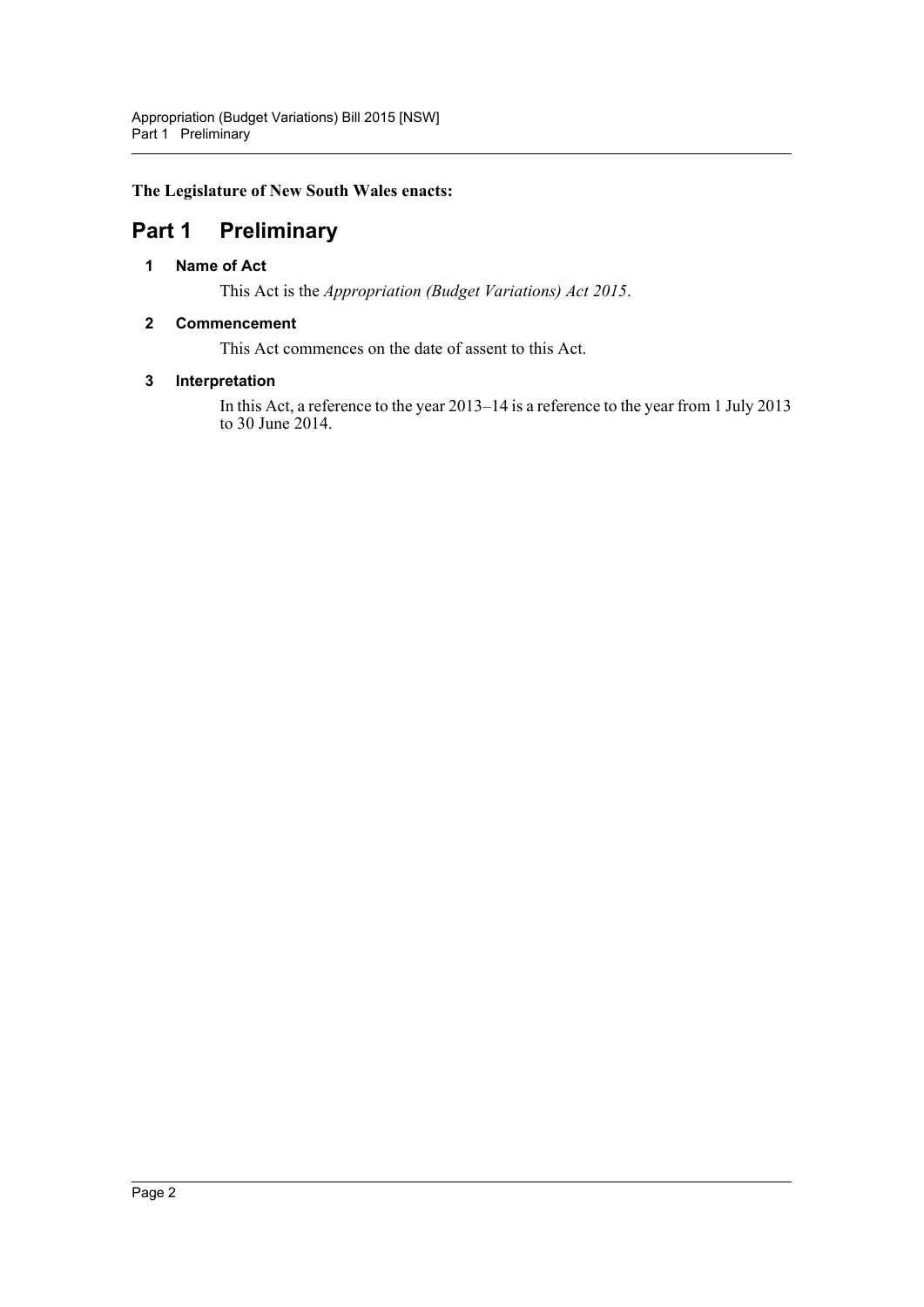## <span id="page-3-1"></span><span id="page-3-0"></span>**Part 2 Budget variations 2013–14**

#### **4 Adjustment of "Advance to the Treasurer", 2013–14**

The sum of \$2,190,000 is hereby appropriated out of the Consolidated Fund in adjustment of the vote "Advance to the Treasurer", 2013–14, for supplementary charges made during the year 2013–14 in the amount specified in Column 1 of Schedule 1 for capital works and services specified opposite that amount in Schedule 1. Accordingly, the amount so voted is reduced by the amount appropriated by this section.

#### <span id="page-3-2"></span>**5 Payments made during 2013–14 under section 22 of Public Finance and Audit Act 1983**

- (1) The sum of \$422,000,000, being the total of the sums specified in Column 2 of Schedule 1, is hereby appropriated out of the Consolidated Fund to provide for the payments for recurrent services specified opposite those sums in Schedule 1, made in anticipation of appropriation by Parliament under section 22 (1) of the *Public Finance and Audit Act 1983* required for the exigencies of Government during the year 2013–14.
- (2) Section 22 (2) of the *Public Finance and Audit Act 1983* does not apply to the sums to which this section applies.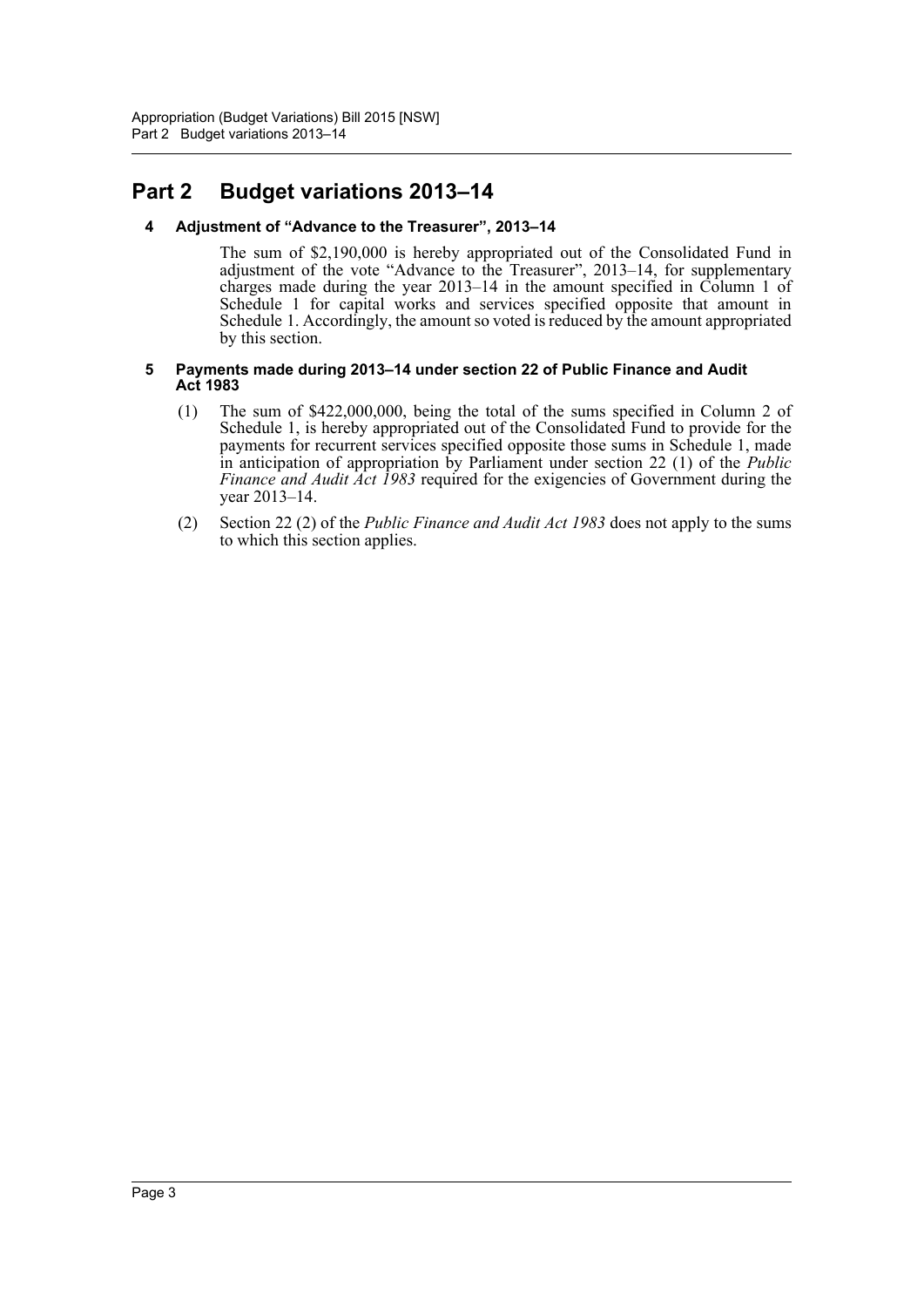### <span id="page-4-1"></span><span id="page-4-0"></span>**Part 3 General**

#### **6 Additional appropriations**

The sums appropriated by this Act are in addition to any other sums that may have been appropriated, subject to adjustment of the vote "Advance to the Treasurer",  $2013-\hat{14}$ , under section 4.

#### <span id="page-4-2"></span>**7 Operation of Act in relation to budget variations**

- (1) This Act:
	- (a) is to be construed as if it formed part of the annual Appropriation Act or Acts for the financial year relevant to the appropriation concerned, and
	- (b) is to have effect as if it had commenced at the start of the financial year relevant to the appropriation, and
	- (c) is an Appropriation Act for the purposes of section 21A of the *Public Finance and Audit Act 1983*.
- (2) The issue and payment before the date of assent to this Act out of the Consolidated Fund of the whole or any part of the sums appropriated by this Act is validated. This subsection applies despite this Act being assented to after the year 2013–14.

#### <span id="page-4-3"></span>**8 Validation of expenditure**

To the extent (if any) to which it may be necessary to do so, the expenditure of any sum to which this Act applies before the date of assent to this Act:

- (a) is taken to have been validly approved at the time it was approved, or was purported to have been approved, and
- (b) is taken to have been validly made at the time it was made, or purported to have been made,

and is taken thereafter to be, and to have been at all relevant times, validly approved and made.